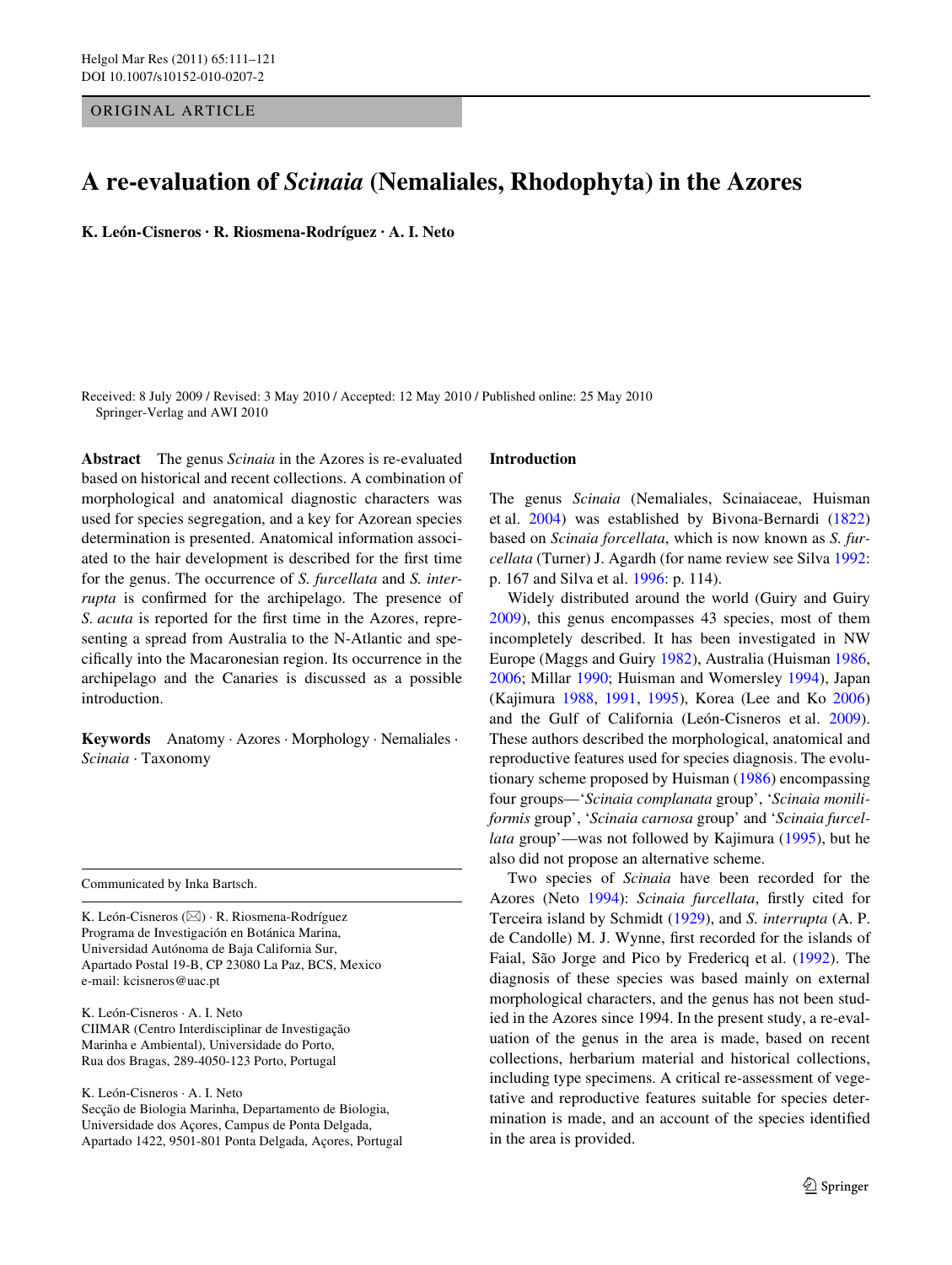# **Materials and methods**

Studied material included fresh collections, historical collections borrowed from AZB and BM, and type material borrowed from BM (herbarium abbreviations as in Holmgren and Holmgren [1998](#page-9-0)). Fresh specimens were collected intertidally and subtidally (by scuba diving to 30 m depth) during field surveys in the Azores archipelago (Fig. [1\)](#page-1-0) between 2006 and 2008. Samples were fixed in 5% buffered formalin in seawater or pressed following standard protocols and housed at AZB (herbarium of the University of the Azores).

For morphological and anatomical studies, herbarium material was re-hydrated using a saturated detergent solution in warm water. For anatomical examination, semipermanent microslides were prepared by mounting thin hand-sections of the thallus in 50% corn syrup (Karo Best Foods, Englewood Cliffs, USA), after staining in 1% aniline blue. Measurements of cells and other taxonomically relevant structures were carried out using a calibrated micrometer eyepiece. Photographs were made using a digital camera (Olympus model C5060, Japan) attached to a light microscope (Olympus model BX50F, Japan). Illustration of the specimens' habit was obtained using a Hewlett-Packard high-resolution scanner. The taxonomic characters commonly used for *Scinaia* species identification (see Vroom and Abbott [2004;](#page-10-0) León-Cisneros et al. [2009](#page-10-1)) were evaluated for the studied material and the more stable and persistent ones were selected for Azorean species segregation, namely, shape and arrangement of utricles in surface



<span id="page-1-0"></span>**Fig. 1** Collection sites of *Scinaia* in the Archipelago of the Azores. **Graciosa Island**: *1* Ponta Branca; *2* Filipe Bay. **Pico Island**: *3* Madalena channel; *4* Calheta do Nesquim. **São Miguel Island:** *5* Poços de São Vicente; *6* Porto de Santa Iria; *7* Maia; *8* Feteiras harbour; *9* Moaçor-Ponta Delgada; *10* Pranchinha Bay; *11* Belém Bay; *12* São Roque Islet; *13* Lagoa; *14* Pópulo beach; *15* Viteleiro; *16* Caloura. **Santa Maria Island:** *17* Restinga; *18* Malbusca

view; shape of utricles in transversal view; spermatangium organization; rhizoidal filaments on the cystocarp; and structure of the fusion cell. A dichotomous key to the species from the Azores archipelago was constructed. The systematic arrangement, including the ordinal and lower classification schemes, mainly follows Huisman ([2006](#page-9-1)). The nomenclature used follows Guiry and Guiry [\(2009](#page-9-2)).

#### **Results**

On the basis of the combination of the selected diagnostic characters and comparison with type specimens and herbaria material, three species of *Scinaia* were identified for the Azores (Table [1\)](#page-2-0): *S. acuta* (Figs. [2,](#page-2-1) [3](#page-3-0), [4](#page-3-1)), *S. furcellata* (Figs. [5,](#page-4-0) [6](#page-5-0), [7](#page-6-0)) and *S. interrupta* (Figs. [8,](#page-6-1) [9,](#page-7-0) [10\)](#page-8-0), see key below.

## Key to the species of *Scinaia* from the Azorean archipelago

| 1a             | Utricles in surface view with a polygonal<br>appearance (Fig. $7b$ , c), cystocarp<br>with rhizoidal filaments (Fig. 10)                                                            | S. interrupta |
|----------------|-------------------------------------------------------------------------------------------------------------------------------------------------------------------------------------|---------------|
| 1b             | Utricles in surface view with a rosette<br>appearance (Figs. $3b$ , $6c$ ), cystocarp<br>without rhizoidal filaments (Figs. 4, 7)                                                   | 2             |
| 2a             | Utricles in surface view displaying large<br>and small polygonal to rounded cells<br>(Fig. 3b); utricles widely obovate<br>in transverse section (Fig. 3d)                          | S. acuta      |
| 2 <sub>b</sub> | Utricles in surface view displaying<br>large rounded cells, surrounded by<br>smaller angular cells (Fig. $6c$ );<br>utricles ovoid to obovate in<br>transverse section (Fig. $6e$ ) | S. furcellata |

### Species accounts

*Scinaia acuta* (**Setchell**) **Wynne** [2005](#page-10-2)**: p**. **227** (Figs. [2](#page-2-1), [3](#page-3-0), [4](#page-3-1))

BASIONYM: *Pseudoscinaia australis* Setchell [1914:](#page-10-3) p. 121, Fig. 62.

LECTOTYPE: UC 74793 (Setchell [1914](#page-10-3): p. 121, Fig. 62). TYPE LOCALITY: Port Phillip Heads near Melbourne, Australia (Setchell [1914](#page-10-3): p. 122).

VEGETATIVE STRUCTURE: Thalli erect (Fig.  $2$ ), soft to firm gelatinous, unconstricted. Axes terete, up to 3 cm in height and  $0.5-1.5$  mm in diameter, which gradually decrease towards the apical region. Dichotomously branched, up to nine times in two planes, the distance between bifurcations 3–6 mm and relatively constant throughout the whole thallus. Apices acute (Figs. [2,](#page-2-1) [3a](#page-3-0)) with a sunken apical pit.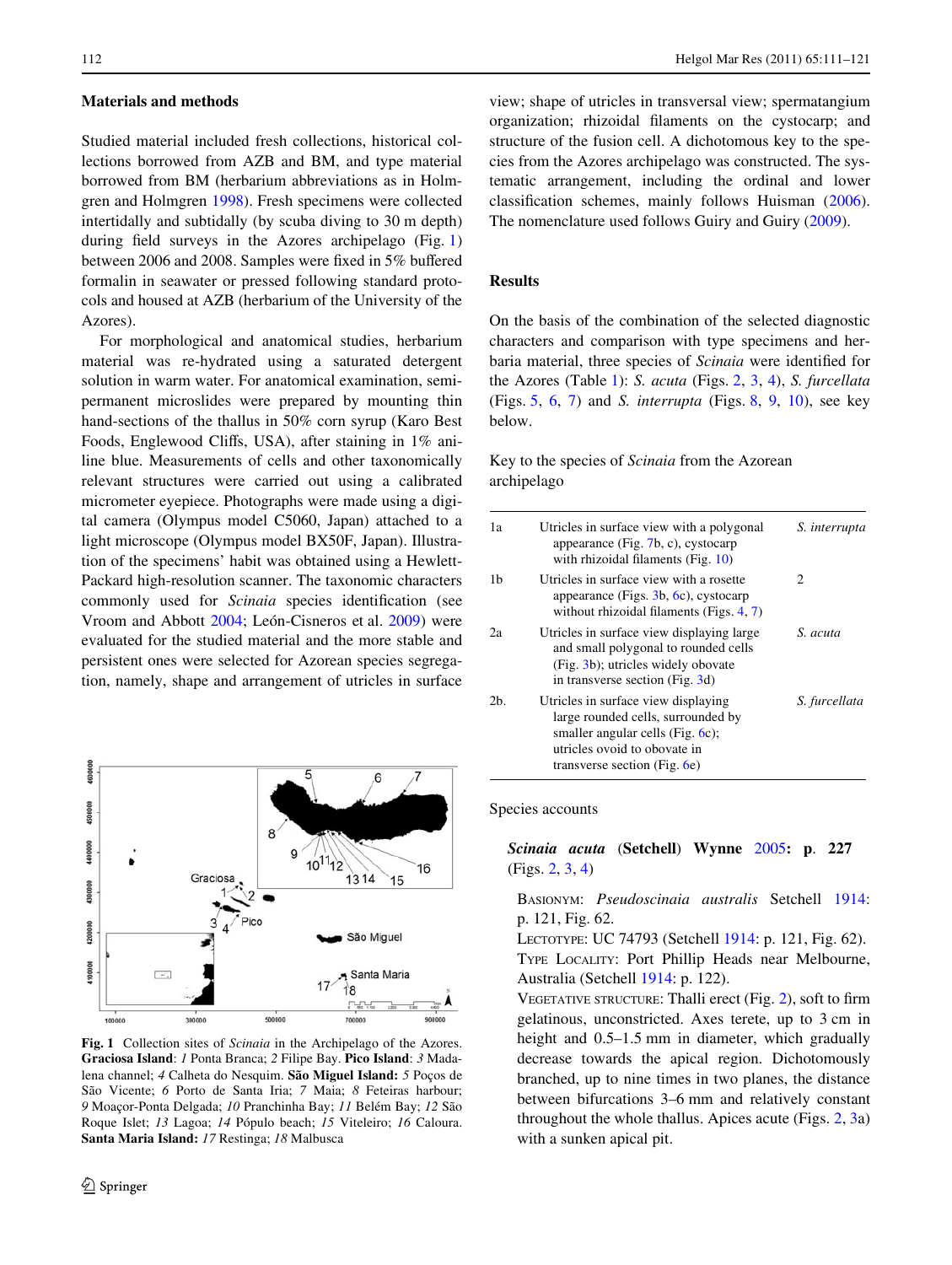<span id="page-2-0"></span>

| Characters                                 | S. acuta                                                         | S. furcellata                                     | S. interrupta                                                                               |
|--------------------------------------------|------------------------------------------------------------------|---------------------------------------------------|---------------------------------------------------------------------------------------------|
| Arrangement of utricles<br>in surface view | Rosette, large cells not completely<br>surrounded by small cells | Rosette, large cells<br>surrounded by small cells | Polygonal                                                                                   |
| Shape of utricles in surface view          | Large and smaller cells polygonal<br>to rounded                  | Large cells rounded;<br>small cells polygonal     | Polygonal                                                                                   |
| Shape of utricles in transversal view      | Widely obovate                                                   | Ovoid to obovate                                  | Square to oblong                                                                            |
| Spermatangium organization                 | Sorus                                                            | Sorus                                             | Not sorus                                                                                   |
| Rhizoidal filaments on the cystocarp       | Absent                                                           | Absent                                            | Present                                                                                     |
| Fusion cell composition                    | Not observed                                                     | Basal cell, hypogynous<br>cell and carpogonium    | Basal cell, hypogynous<br>cell and branches,<br>carpogonium and lowest<br>gonimoblast cells |



<span id="page-2-1"></span>**Fig. 2** Habitus of *Scinaia acuta* (SMA-05-191a, AZB)

The cortex, initially formed by small coloured cells, later develops into utricles and hypodermal cells, which increase in size towards the older region. In surface view, the utricles have a rosette appearance, displaying large (up to  $22 \mu m$ ) and small polygonal to rounded cells, both thickwalled and colourless (Fig. [3](#page-3-0)b). Small, pigmented, rounded cells, solitary or in groups of three, occur among utricles. These cells represent vestiges of the hairs commonly found near the apices (Fig. [3c](#page-3-0)).

The compact central axis,  $200-250 \mu m$  in diameter, not visible to the naked eye, is formed by thick-walled filaments  $(5-8 \mu m)$  wide), giving rise to radial thinner medullary filaments  $(2-5 \mu m)$  wide). These support  $1-3$  layers of pigmented hypodermal cells and an external layer of utricles. In transverse section, the pigmented cells, up to  $18 \times 8$  µm, can be spherical, pear-shaped or elongated. The utricles, widely obovate, measure up to  $24 \mu m$  in length by  $30 \mu m$  $30 \mu m$  in width (Fig.  $3d$ ).

SPERMATANGIA: Spermatangia organized in random sori along the thallus surface (Fig. [3e](#page-3-0)). Spermatangial branches comprise 3–4 cells arising from the hypodermal cells; each mother cell produces 1–3 spermatangia. Utricles are present between spermatangia (Fig. [3](#page-3-0)f). Thallus is monoecious.

CARPOGONIAL BRANCH AND CYSTOCARP: The carpogonial branch comprises three cells: basal cell, hypogynous cell and carpogonium (Fig.  $4a$  $4a$ ). The basal cell cuts off lateral branches that subsequently grow and produce the pericarp (Fig. [4b](#page-3-1)). The hypogynous cell produces two sterile branches, one single celled, the other two celled (Fig. [4](#page-3-1)c). The carpogonium elongates to form the trichogyne. After fertilization, the trichogyne decays and several gonimoblasts arise directly from the carpogonium (Fig. [4b](#page-3-1)) and develop to produce a compact gonimoblast mass (Fig. [4](#page-3-1)d, e). As the cystocarp matures, it becomes broadly pyriform to spherical, measuring up to 100 µm in diameter.

TETRASPOROPHYTE: Unknown.

ECOLOGICAL OBSERVATIONS: Never abundant, the epilithic gametophytes were found in June in rocky subtidal habitats, at a depth of 14 m.

SPECIMENS EXAMINED: **Santa Maria Island**: Restinga, 14 m on rocky bottom, coll. N. Álvaro and A. Amaral, 22-Jun-2005 (AZB, SMA-05-191a-b).

*Scinaia furcellata* (**Turner**) **J**. **Agardh** [1851](#page-9-3)**: p**. **422** (Figs. [5,](#page-4-0) [6](#page-5-0), [7](#page-6-0))

BASIONYM: *Ulva furcellata* Turner [1801:](#page-10-4) p. 301, pl. I Fig. A.

HOLOTYPE: BM 000774967 (Turner [1801:](#page-10-4) p. 301, pl. I Fig. A).

TYPE LOCALITY: Sheringham, Norfolk, England (Silva et al. [1996](#page-10-5)).

HOMOTYPIC SYNONYM AND REFERENCES FOR THE AZORES: *S. furcellata* (Turner) Bivona-Bernardi (Schmidt [1929:](#page-10-6) p. 110; Schmidt  $1931$ : p. 37, 87; Audiffred and Weisscher [1984](#page-9-4): p. 27; South and Tittley [1986;](#page-10-8) Neto [1994](#page-10-9): p. 23). *S. forcellata* (Turner) Bivona-Bernardi (Audiffred and Prud'homme van Reine [1985:](#page-9-5) p. 47).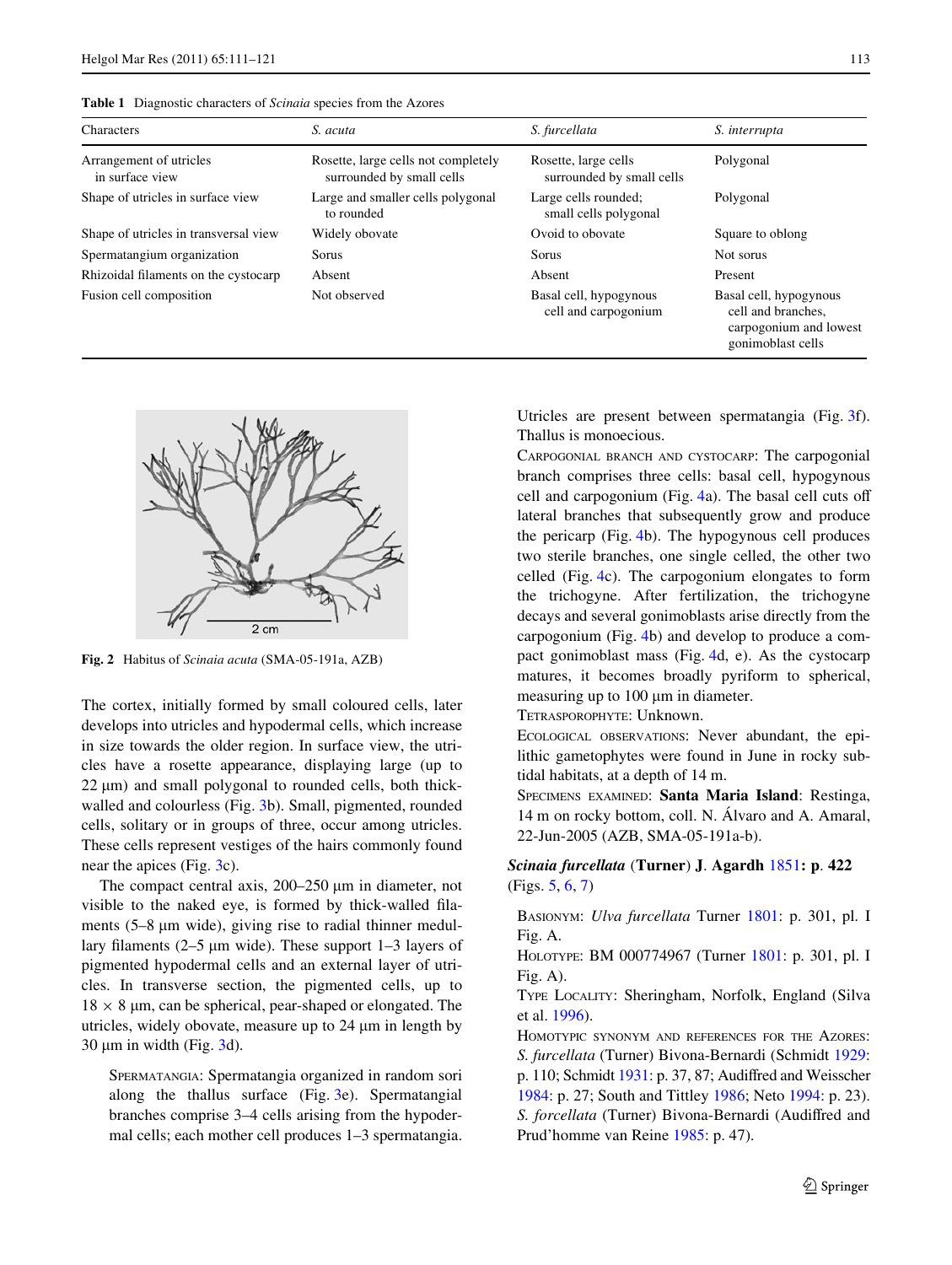

<span id="page-3-0"></span>**Fig. 3** *Scinaia acuta.* **a** Apical morphology showing abundant small pigmented cells. **b** Surface view of cortex showing the rosette appearance, displaying large and small polygonal to rounded cells and small pigmented rounded cells (*arrowheads*) among utricles. **c** Superficial view of a hair developed near the apex. **d** Transverse section showing spherical to pear-shaped pigmented cells (*PC*) and widely obovate utricles (*U*). **e** Surface view of spermatangial sorus (*arrowheads*). **f** Transverse view of spermatangial sorus showing spermatangial branches (*arrowheads*) growing among the utricles (*U*)

VEGETATIVE STRUCTURE: Thalli erect (Fig.  $5$ ), soft to firm gelatinous, occasionally constricted at the base of the branches (50% of the specimens) more frequently near to the basal area, with some proliferations more common around basal and apical areas. Axes terete, 2–8.5 cm in height and 0.4–4 mm in diameter, which is relatively constant through the whole thallus. Dichotomously branched (occasionally trichotomously) 5–15



<span id="page-3-1"></span>**Fig. 4** Cystocarp development of *Scinaia acuta.* **a** Carpogonial branch showing the basal cell (*B*) with initial pericarp (*arrowhead*), the hypogynous cells (*H*) and the carpogonium (*C*). **b** Immature cystocarp showing gonimoblast filaments arising directly from the carpogonium (*arrowhead*). **c** Surface view of the hypogynous cell (*H*) showing the one-celled branch  $(SFI)$  and two-celled branch  $(SF2)$  sterile filaments surrounded by the pericarp. **d**–**e** Developed spherical cystocarp

times in two planes, the distance between bifurcations increasing towards the apex  $(1.5-7$   $(-10)$  mm in the basal area, 2–14 mm in the apical area). Apices blunt, acute or obtuse (Figs. [5,](#page-4-0) [6a](#page-5-0)) with a sunken apical pit.

The cortex, initially formed by small coloured cells, later develops into utricles and hypodermal cells, which increase in size towards the older region. In surface view, the utricles have a rosette appearance, displaying large rounded cells up to 33 µm, surrounded by smaller angular cells, both thick-walled and colourless. The size of the cells gradually increases from the apex to the mid-basal region, making the rosette appearance more evident in this region (Fig. [6](#page-5-0)b, c). Small pigmented rounded cells, solitary or in pairs, occur among the utricles. These cells represent vestiges of the hairs commonly found near the apices (Fig. [6d](#page-5-0)).

The compact central axis,  $(55-)$  77-335  $(-370)$  µm in diameter occasionally visible to the naked eye in formolpreserved specimens, is formed by thick-walled filaments  $(7-20 \mu m)$  wide), giving rise to radial thinner medullar filaments  $(2-7 \mu m)$  wide). These support 1-3 layers of pigmented hypodermal cells and an external layer of utricles. In transverse section, the pigmented cells, up to  $22 \times 20$  µm, can be spherical, pear-shaped or elongated. The utricles, ovoid to obovate (some times elongate in the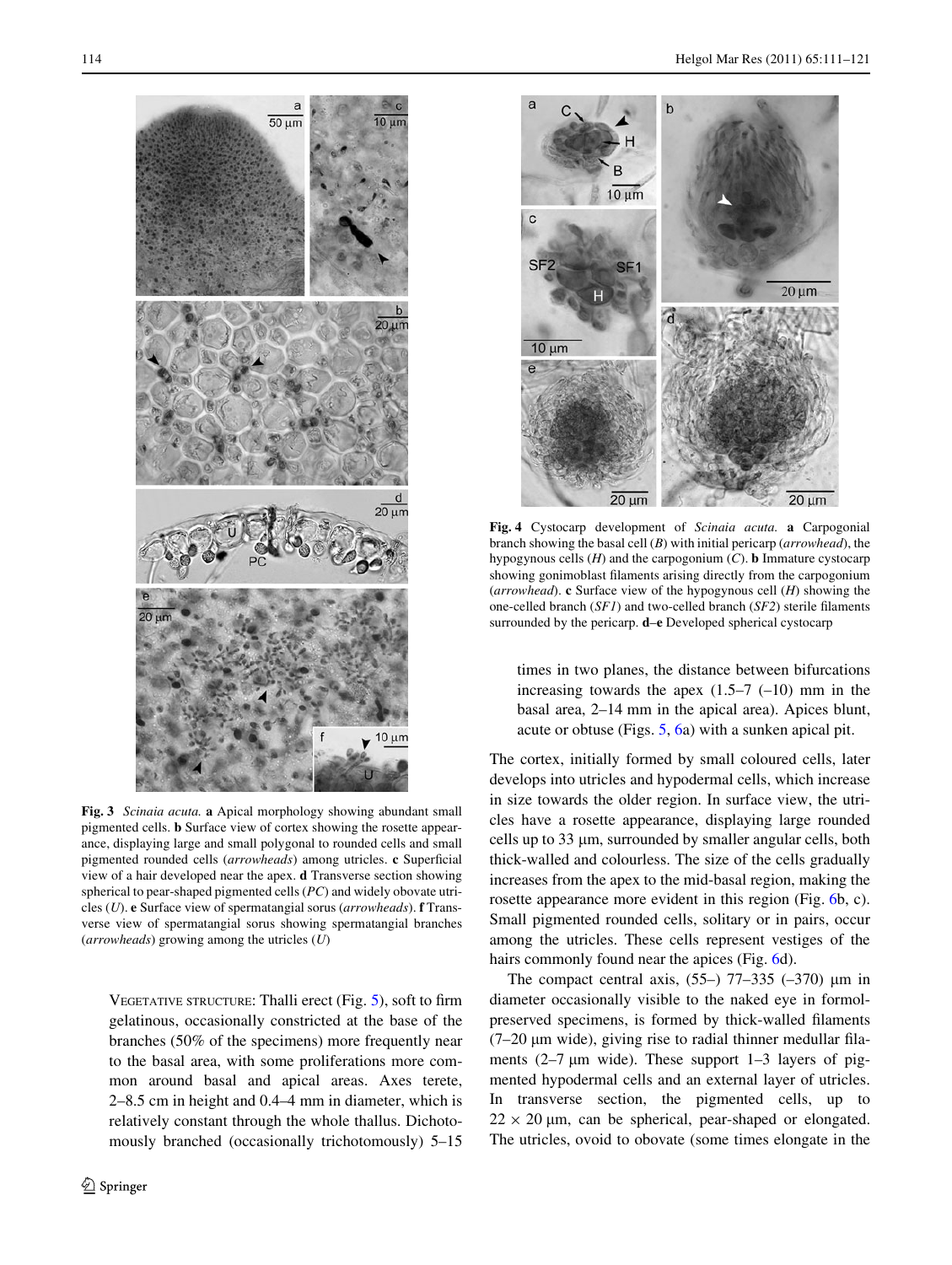

<span id="page-4-0"></span>**Fig. 5** Habitus of *Scinaia furcellata.* **a** Azorean thallus morphology (SMG-91-10, AZB). Cystocarps scattered along thallus (*arrowhead*). **b** *Scinaia furcellata* type material (BM 000774967)

oldest area), measure  $11-33 \mu m$  in length by 9-22  $\mu m$  in width near the apex and  $20-48 \mu m$  in length by  $11-31 \mu m$ in width in the mid-basal region (Fig. [6](#page-5-0)e, f).

SPERMATANGIA: Spermatangia are organized in random sori along the thallus surface (Fig. [6](#page-5-0)g). Spermatangial branches comprise 3–4 cells arising from the hypodermal cells; each mother cell produces 1–3 spermatangia. Utricles are present among spermatangia (Fig. [6](#page-5-0)h). Thallus is monoecious.

CARPOGONIAL BRANCH AND CYSTOCARP: The carpogonial branch comprises three cells: basal cell, hypogynous cell and carpogonium (Fig.  $7a$ ). The basal cell cuts off lateral branches that subsequently grow and produce the pericarp (Fig. [7b](#page-6-0)). The hypogynous cell produces two sterile branches, one single celled, the other two celled (Fig. [7c](#page-6-0)). The carpogonium (Fig. [7](#page-6-0)d) elongates to form the trichogyne. After fertilization, the trichogyne decays and several gonimoblasts arise directly from the carpogonium (Fig. [7e](#page-6-0)), and develop to produce a compact gonimoblast mass (Fig. [7](#page-6-0)f). A fusion cell is formed by the basal cell, hypogynous cell and fertilized carpogonium; the hypogynous branches, probably with a nutritive function, do not fuse (Fig. [7](#page-6-0)g). As the cystocarp matures, it becomes broadly pyriform to spherical, measuring 164–249 µm in diameter. Young carpogonial branches and developing cystocarps can be seen scattered along the thallus; mature cystocarps are conspicuous to the naked eye.

TETRASPOROPHYTE: Filamentous, only known from culture studies (Boillot [1968,](#page-9-6) [1969;](#page-9-7) Kornmann and Sahling [1980](#page-10-10)).

ECOLOGICAL OBSERVATIONS: Epilithic gametophytes, never abundant, were found from March to July, November and December in tide pools and sandy/ rocky subtidal habitats, down to a depth of 17 m.

SPECIMENS EXAMINED: **São Miguel Island**: Poços de São Vicente, 8 m deep on rocky bottom, coll. unknown, 15-Jul-1997 (AZB, SMG-97-105); Porto de Santa Iria, 10 m deep on rocky-sandy bottom, coll. S. Monteiro and P. Rodríguez, 28-Jun-2001 (AZB, SMG-01-54); Maia, tidal pool, coll. R. Ámen, B. Fletcher, M. Parente, S. Monteiro and A. Neto, 28-May-1998 (SMG-98-328); Feteiras harbour, crevice, coll. R. Ámen, B. Fletcher, M. Parente, S. Monteiro and A. Neto, 28-May-1998 (AZB, SMG-98-593); Moaçor-Ponta Delgada, 8–12 m deep on rocky-sandy bottom, coll. W.F. Farnham and J. Brum, 20-Jul-1994 (AZB, SMG-94–218); Pranchinha Bay, 7–12 m deep on rocky-sandy bottom, coll. J. Azevedo and A. Neto, 07-Jun-1991 (AZB, SMG-91-10); Belém Bay, 17 m deep on rocky-sandy bottom, coll. F. Wallenstein and J. Brum, 12-Jul-1990 (AZB, SMG-90-228); Lagoa, 9 m deep on rocky bottom, coll. J. Azevedo and J. Brum, 20-Mar-1990 (AZB, SMG-90-51); Caloura, tidal pool, coll. M. Parente, R. Ámen and S. Monteiro, 24-Nov-1998 (AZB, SMG-98-1436).

*Scinaia interrupta* (A. P. de Candolle) M. J. Wynne [1989](#page-10-11): 131, Fig. 1 (Figs. [8](#page-6-1), [9](#page-7-0), [10](#page-8-0))

BASIONYM: *Ulva interrupta* A. P. de Candolle [1807:](#page-9-8) p. 232.

HOLOTYPE: G 20070050/1 (Wynne [1989](#page-10-11), Fig. 1; León-Cisneros et al. [2009,](#page-10-1) Fig. 16).

TYPE LOCALITY: Rade de Brest, Brittany, France (Athanasiadis [1996:](#page-9-9) p. 34).

HETEROTYPIC SYNONYM AND REFERENCES FOR THE AZORES: *Scinaia turgida* Chemin [1926:](#page-9-10) p. 102, Figs. 2, 3 (Fredericq et al. [1992:](#page-9-11) p. 2; Neto [1994](#page-10-9): p. 24; Tittley and Neto [1994](#page-10-12): p. 11).

VEGETATIVE STRUCTURE: Thalli erect (Fig. [8\)](#page-6-1), soft gelatinous, with occasional proliferations and constrictions at the base of the branches (seen in 13% of the specimens). Axes terete to ellipsoidal, 1.5–10 cm in height and 0.9–4 mm in diameter, which is relatively constant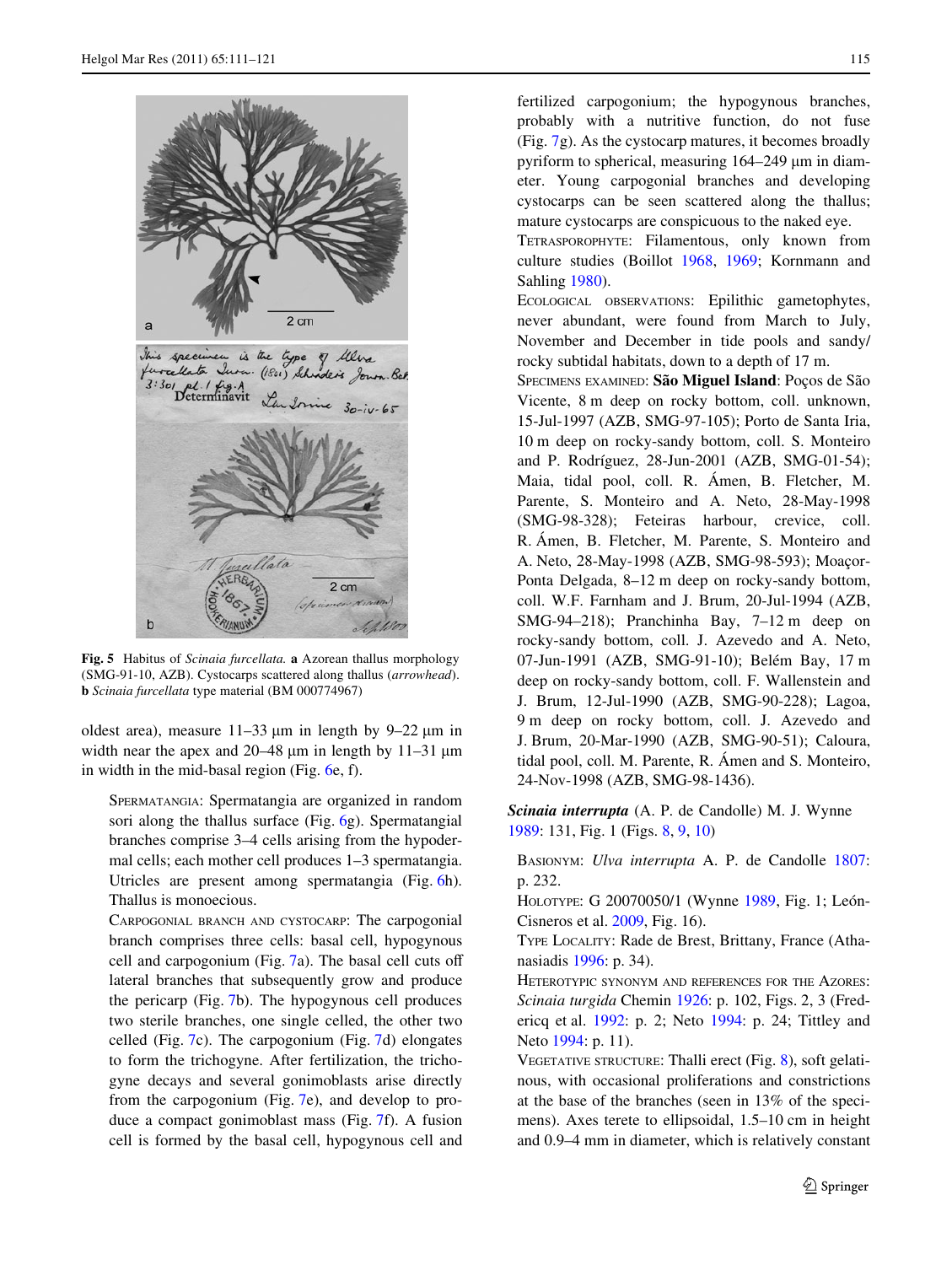<span id="page-5-0"></span>**Fig. 6** *Scinaia furcellata.* **a** Apical morphology. **b** Surface view of cortex near the apical area showing the diffuse rosette appearance, displaying rounded cells interspersed with small pigmented cells (*arrowheads*). **c** Surface view of cortex in the middle region showing the rosette appearance with large rounded cells surrounded by smaller angular cells and the small pigmented rounded cells (*arrowheads*) among utricles. **d** Transversal view of a hair developed from a small pigmented cell. **e** Transverse section in the middle region showing medullar filaments  $(M)$ , spherical to pear-shaped or elongated pigmented cells (*PC*) and ovoid to obovate utricles (*U*). **f** Transverse section of the basal region showing elongated utricles (*U*). **g** Surface view of spermatangial sorus (*arrowheads*). **h** Transverse view of spermatangial sorus showing spermatangial branches (*arrowheads*) growing among the utricles (*U*)



through the whole thallus. Dichotomously branched 4–14 times in two planes, the distance between bifurcations increases towards the apex (1–8 mm in the basal area, 2–14 mm in the apical area). Apices acute or obtuse (Figs. [8](#page-6-1), [9](#page-7-0)a) with a sunken apical pit.

The cortex, initially formed by small and coloured cells, later develops into utricles and hypodermal cells, which increase in size towards the older region. In surface view, the utricles are polygonal in appearance (Fig. [9](#page-7-0)b, c), displaying tetra-octagonal (some rounded) colourless and thinwalled cells  $11-44 \mu m$  in diameter. The size of the cells gradually increases from the apex to the mid-basal region. Small pigmented rounded cells, solitary or in groups of three, occur among utricles (Fig. [9](#page-7-0)c). These cells represent vestiges of the hairs commonly found near the apices (Fig. [9d](#page-7-0), e).

The compact central axis (Fig. [9](#page-7-0)d) up to  $376 \,\mu m$  in diameter, visible to the naked eye on formol-preserved and fresh material, is formed by thick filaments  $(7-13 \mu m)$  wide) surrounded by thick walls, giving rise to radial thinner

medullary filaments  $(2-7 \mu m)$  wide). These support  $1-3$ layers of pigmented hypodermal cells and an external layer of utricles. In transverse section, the pigmented cells, up to  $15 \times 35$  µm, can be pear-shaped to clavate. The utricles, squared to oblong, measure  $20-31 \mu m$  in length by  $11-26 \mu m$  in width near the apex and  $24-44 \mu m$  in length by 17–35 µm in width on the mid-basal region (Fig. [9](#page-7-0)f).

SPERMATANGIA: Spermatangia scattered along the thallus surface, mainly in the younger parts, without forming sori (Fig. [9](#page-7-0)g). Spermatangial branches comprise 3–4 cells arising from the hypodermal cells; each mother cell produces several spermatangia (Fig. [9](#page-7-0)h). Thalli are monoecious.

CARPOGONIAL BRANCH AND CYSTOCARP: The carpogonial branch, formed near the apices of the thallus, comprises three cells: basal cell, hypogynous cell and carpogonium (Fig.  $10a$ ). The basal cell cuts off lateral branches, which eventually will form the pericarp and the rhizoidal filaments (Fig.  $10b$  $10b$ , d). These later are located at the base of the cystocarp and resemble a root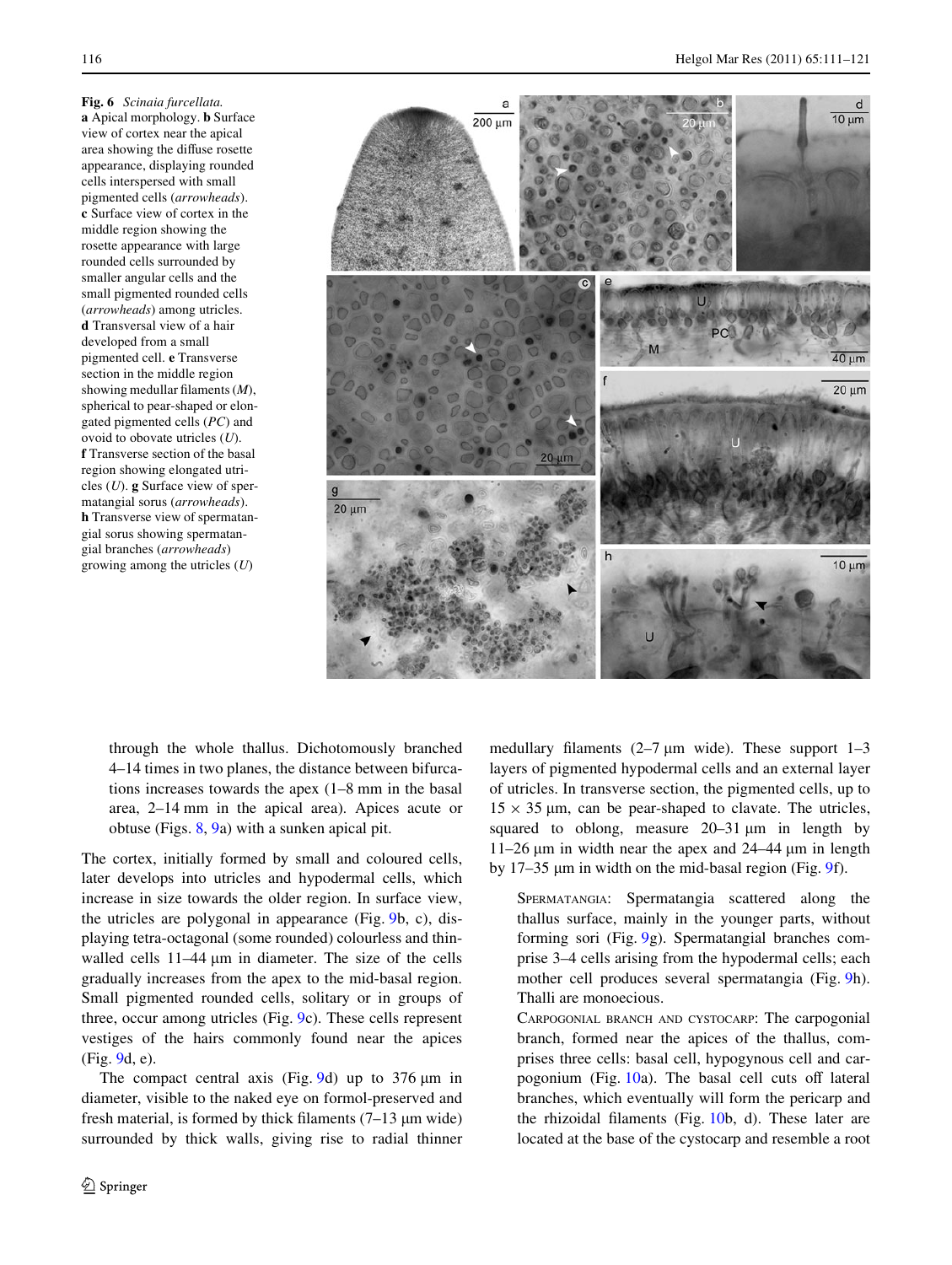

<span id="page-6-0"></span>**Fig. 7** Cystocarp development of *Scinaia furcellata.* **a** Three-celled carpogonial branch. **b** Carpogonial branch showing the basal cell (*B*) and the hypogynous cell (*H*) with initial lateral division and the carpogonium (*C*). **c** Surface view of the hypogynous cell (*H*) showing the one-celled branch  $(SF1)$  and two-celled branch  $(SF2)$  sterile filaments. **d** Developed carpogonial branch showing the initial pericarp



<span id="page-6-1"></span>**Fig. 8** Habitus of *Scinaia interrupta* (SMA-05-88, AZB). Cystocarps scattered along thallus (*arrowhead*)

system (Fig. [10d](#page-8-0), i). The hypogynous cell produces two sterile branches, one single celled, the other two celled. The carpogonium elongates to form the trichogyne (Fig. [10](#page-8-0)c). After fertilization, the trichogyne decays and several gonimoblasts arise directly from the carpogonium (Fig. [10](#page-8-0)e) and develop to produce a compact gonimoblast mass surrounded by an elongate pericarp (Fig. [10](#page-8-0)f, g). A fusion cell is formed by the basal cell, hypogynous cell, fertilized carpogonium, the hypogynous branches and ultimately the lower cells of the gonimoblast filaments (Fig.  $10f$ , h). As the cystocarp matures, it becomes pear-shaped to spherical (Fig. [10i](#page-8-0)), measuring 175–271 mm in diameter and

(*arrowhead*), the branched hypogynous cell (*H*) and the carpogonium (*C*). **e** Immature cystocarp showing initial gonimoblast (*arrowhead*) arising directly from the carpogonium (*C*). **f** Developing cystocarp showing gonimoblast filaments (*arrowhead*) and not fused hypogynous branches (*arrow*). **g** Fusion cell of mature cystocarp with evident hypogynous branches (*arrowheads*)

being conspicuous to the naked eye. Older cystocarps occur in the basal region of the thallus.

TETRASPOROPHYTE: Filamentous, only known from culture studies (Boillot [1971;](#page-9-12) León-Cisneros et al. pers. obs.).

ECOLOGICAL OBSERVATIONS: Gametophytes, never abundant, were found growing epilithically in sandy/rocky subtidal habitats at depths of 5–30 m, from of May to July.

SPECIMENS EXAMINED: **Graciosa Island**: Ponta Branca, 30 m deep on sandy bottom, coll. N. Álvaro, A. Amaral and D. Torrão, 02-Jul-2006 (AZB, GRW-06-510a-i). **Pico Island**: Madalena channel, 30 m deep on sandyrocky bottom, coll. D. Villegas, R. Coma and N. Álvaro, 24-Jul-2007 (AZB, PIX-07-1203a). **São Miguel Island**: Porto de Santa Iria, 12 m deep on rocky-sandy bottom, coll. K. León-Cisneros and A. Amaral, 17-Jun-2008 (AZB, SMG-08-14); Moaçor-Ponta Delgada, 15 m deep on rocky-sandy bottom, coll. J. Brum, 24-Jun-1999 (AZB, SMG-99-849); Pranchinha Bay, 7–12 m deep on rocky-sandy bottom, coll. J. Azevedo and A. Neto, 07-Jun-1991 (AZB, SMG-91-09); Belém Bay, 17 m deep on rocky-sandy bottom, coll. F. Wallenstein and J. Brum, 12-Jul-1990 (AZB, SMG-90-229); Lagoa, 14 m deep on rockysandy bottom, coll. W.F. Farnham and A. Neto, 25-Jul-1996 (AZB, SMG-96-363). **Santa Maria Island**: Malbusca, 20 m deep on rocky-sandy bottom, coll. F. Wallenstein, 07-Jun-2005 (AZB, SMA-05-88).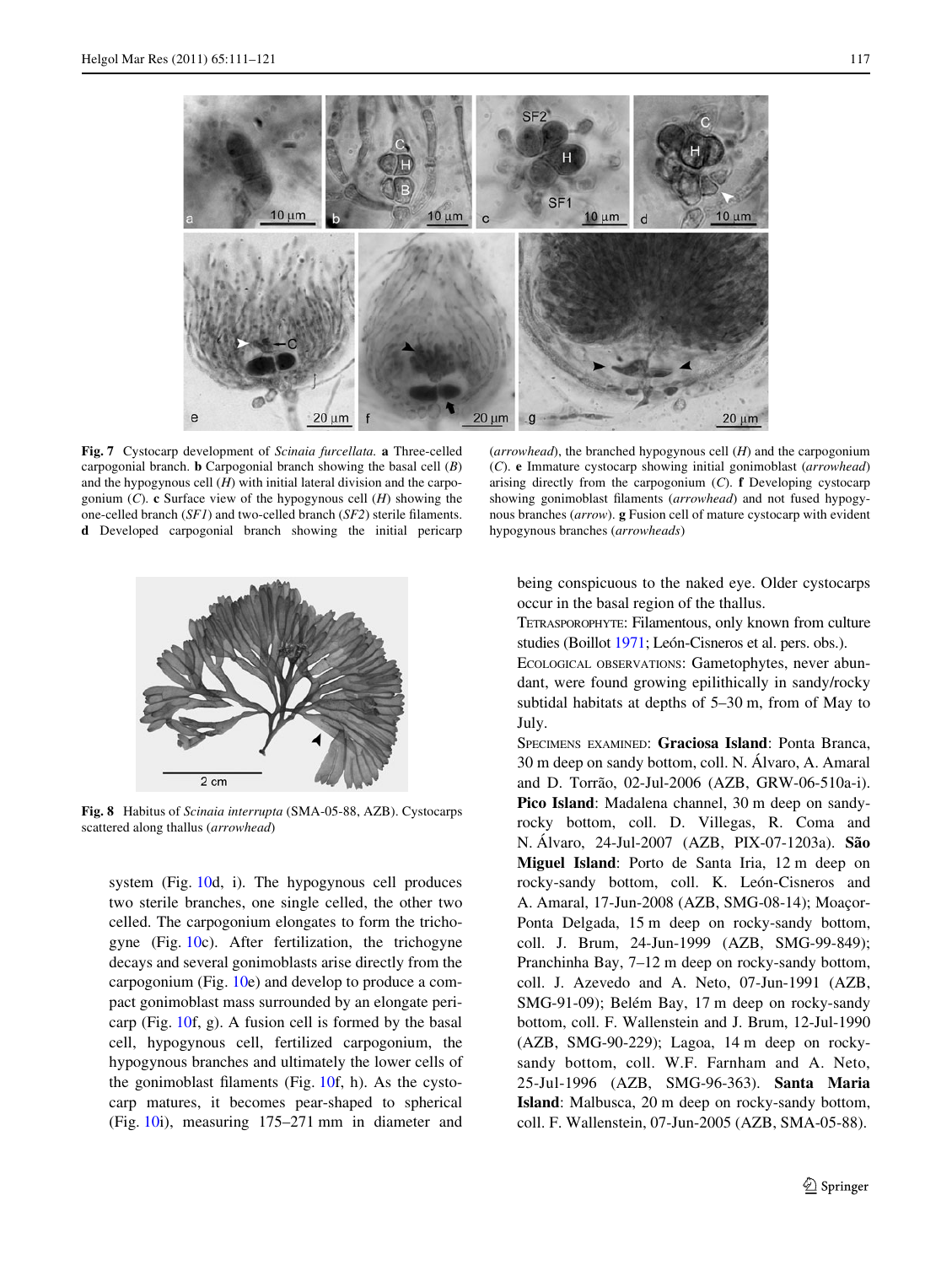

<span id="page-7-0"></span>**Fig. 9** *Scinaia interrupta.* **a** Apical morphology. **b**, **c** Surface view of cortex in the apical area (**b**) and in the middle region, (**c**) showing the polygonal appearance and the small pigmented cells (*arrowheads*) among utricles. **d** Surface view of the thallus showing the central axis (arrow), radial medullar filaments (*M*) and abundant hairs (arrow-

## **Discussion**

*Scinaia acuta* is reported for the first time in the Azores, and the occurrence of *S. furcellata* and *S. interrupta* in this region is confirmed. Anatomical observations regarding hair development are described here for the first time for this genus. Pigmented cells previously reported as monosporangia (Svedelius [1915;](#page-10-13) Maggs and Guiry [1982;](#page-10-14) Huisman [1985](#page-9-13), [1986;](#page-9-14) Kajimura [1988](#page-9-15), [1991,](#page-10-15) [1995](#page-10-16); Afaq-Husain and Shameel [2001](#page-9-16)) or initial spermatangia (Krishnamurthy and Sundararajan [1987](#page-10-17)) were found to represent the hairs initial development (Figs. [3](#page-3-0)a–c, [6](#page-5-0)b–d, [9d](#page-7-0)–e). Further studies involving other species of the genus are needed to validate this taxonomic character for genus segregation. The anatomical structure of the fusion cell (Fig. [10](#page-8-0)f–h) is reported for the first time for *S. interrupta*.

Following the classification scheme of Huisman [\(1986](#page-9-14)), two morphological groups can be found in the Azores: (1) "*S. furcellata* group*"*, represented by *S. acuta* and *S. furcellata*, characterized by thalli with utricles organized in a

*heads*). **e** Transversal view of a hair developed from a small pigmented cell. **f** Transverse section in the middle region showing pear-shaped to clavate pigmented cells (*PC*) and oblong utricles (*U*). **g** Surface view of spermatangium (*arrowhead*). **h** Transverse view of spermatangium (*arrowhead*)

rosette superficial pattern, and (2) "*S. carnosa* group", represented by *S. interrupta*, encompassing non-flattened plants not always regularly constricted, with utricles organized in a polygonal superficial pattern. No members of the "*S. complanata* group" and "*S. moniliformis* group" were found in the Azores. The limits between these morphological groups are, however, unclear (see León-Cisneros et al. [2009](#page-10-1)). Moreover, as previously discussed by the latter authors, the three species in the Azores show the same reproductive pattern where the hypogynous cells produce two lateral sterile branches (one celled, two celled), a feature that according to Kajimura ([1995\)](#page-10-16) should place them into one single group. *Scinaia* species occurring in the Azores are anatomically distinct and easily separated by microscopic examination of the thallus surface cells, even if only small fragments or incompletely re-hydrated specimens are observed. Morphologically, however, they are very similar and exhibit mainly cylindrical and not regularly constricted thalli. A combination of morphological and anatomical features was used in the present study,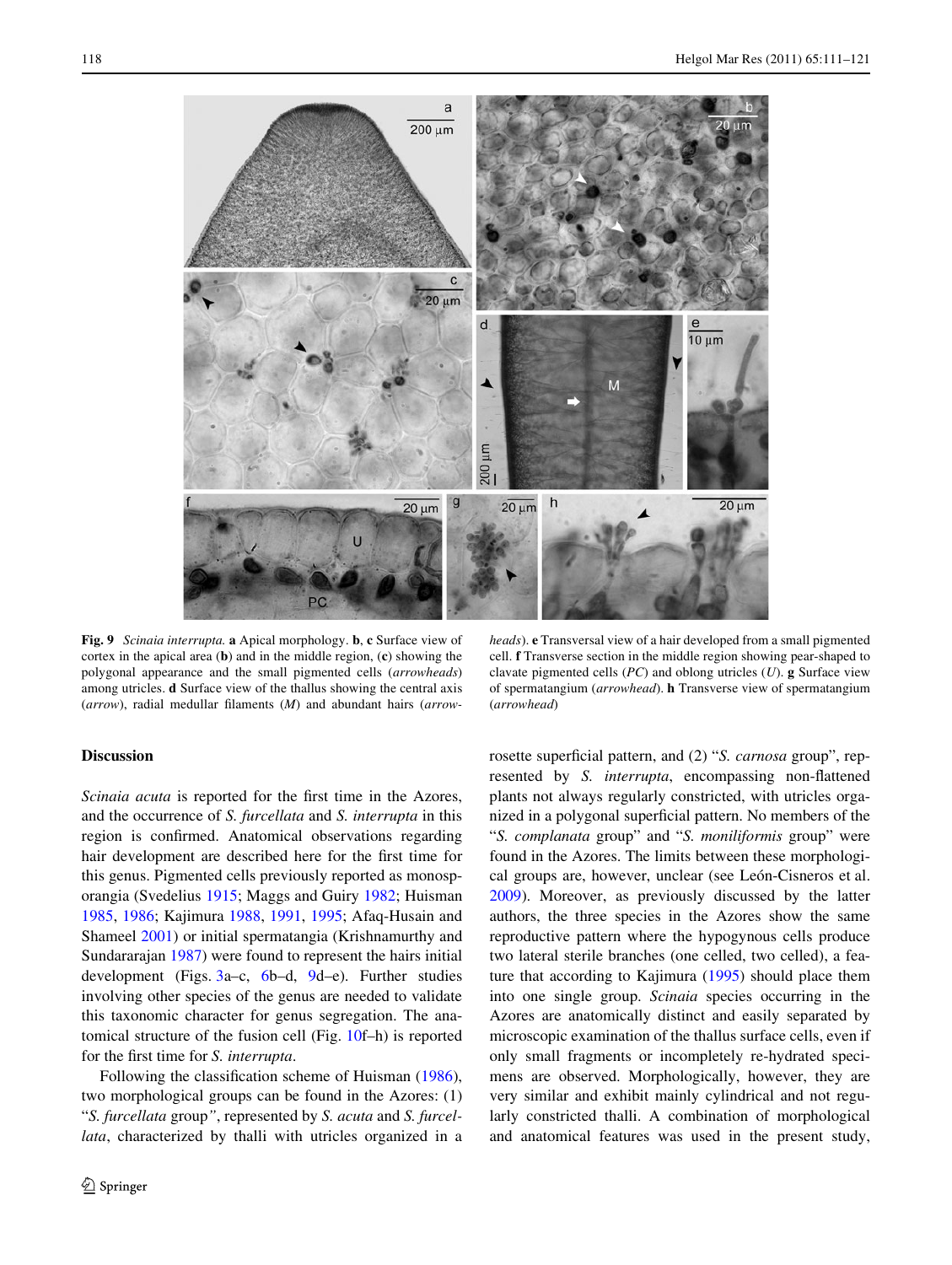

<span id="page-8-0"></span>**Fig. 10** Cystocarp development of *Scinaia interrupta.* **a** Three-celled carpogonial branch. **b** Developed carpogonial branch showing the basal cell (*B*) developing the initial pericarp (*arrowhead*), the hypogynous cell (*H*) with the one-celled branch (*SF1*) and two-celled branch (*SF2*) sterile filaments and the carpogonium  $(C)$ . **c** Mature carpogonial branch showing the trichogyne (*arrowhead*) attached to the carpogonium (*C*). **d** Immature cystocarp surrounded by the multilayered pericarp (*arrow*) and rhizoidal filaments (*arrowheads*) growing from basal

which proved to be efficient in species segregation and is recommended for further studies.

Azorean plants of *Scinaia acuta* correspond to the morphological original description of Setchell [\(1914](#page-10-3): p. 121, Fig. 62) for Australian material and the descriptions and illustrations of Huisman ([1986](#page-9-14): p. 284, Figs. 48–51) and Reyes et al. ([1993:](#page-10-18) p. 55, Figs. 23–24) for plants from Australia and the Canaries, respectively.

In general, Azorean *Scinaia furcellata* correspond to the morphological original description of Turner [\(1801](#page-10-4): p. 301, pl. I fig. A) for material from England and the descriptions

cell. **e** Young cystocarp showing gonimoblast (*arrowhead*) arising directly from the carpogonium (*C*). **f** Developing cystocarp showing a fusion cell with hypogynous branches (*arrowhead*). **g** Pear-shaped cystocarp showing the fusion cell (*arrow*), a developed pericarp (*P*) and rhizoidal filaments (*arrowheads*). **h** Cystocarp showing a fusion cell including the lower cells of the gonimoblast filaments (arrow*head*). **i** Spherical mature cystocarp showing rhizoidal filaments (*arrowhead*)

and illustrations of Bivona-Bernardi ([1822:](#page-9-17) p. 232, Figs. A–C), Setchell [\(1914](#page-10-3): p. 91, pls 10, 14), Joly ([1965:](#page-9-18) p. 115, Fig. 241), Dixon and Irvine [\(1977](#page-9-19): p. 145, Figs. 54a, b), Maggs and Guiry [\(1982:](#page-10-14) p. 520, Figs. 1, 7, 8), and Huisman [\(1985:](#page-9-13) p. 405, Figs. 2–9, 10–16) for plants from Italy, Brazil and NE Europe, respectively.

Azorean plants of *Scinaia interrupta* correspond to the morphological original description of Candolle ([1807:](#page-9-8) p. 232) for material from France, the descriptions and illustrations of the holotype by Wynne ([1989:](#page-10-11) p. 131, Fig. 1) and León-Cisneros et al. ([2009:](#page-10-1) p. 199, Fig. 16) and the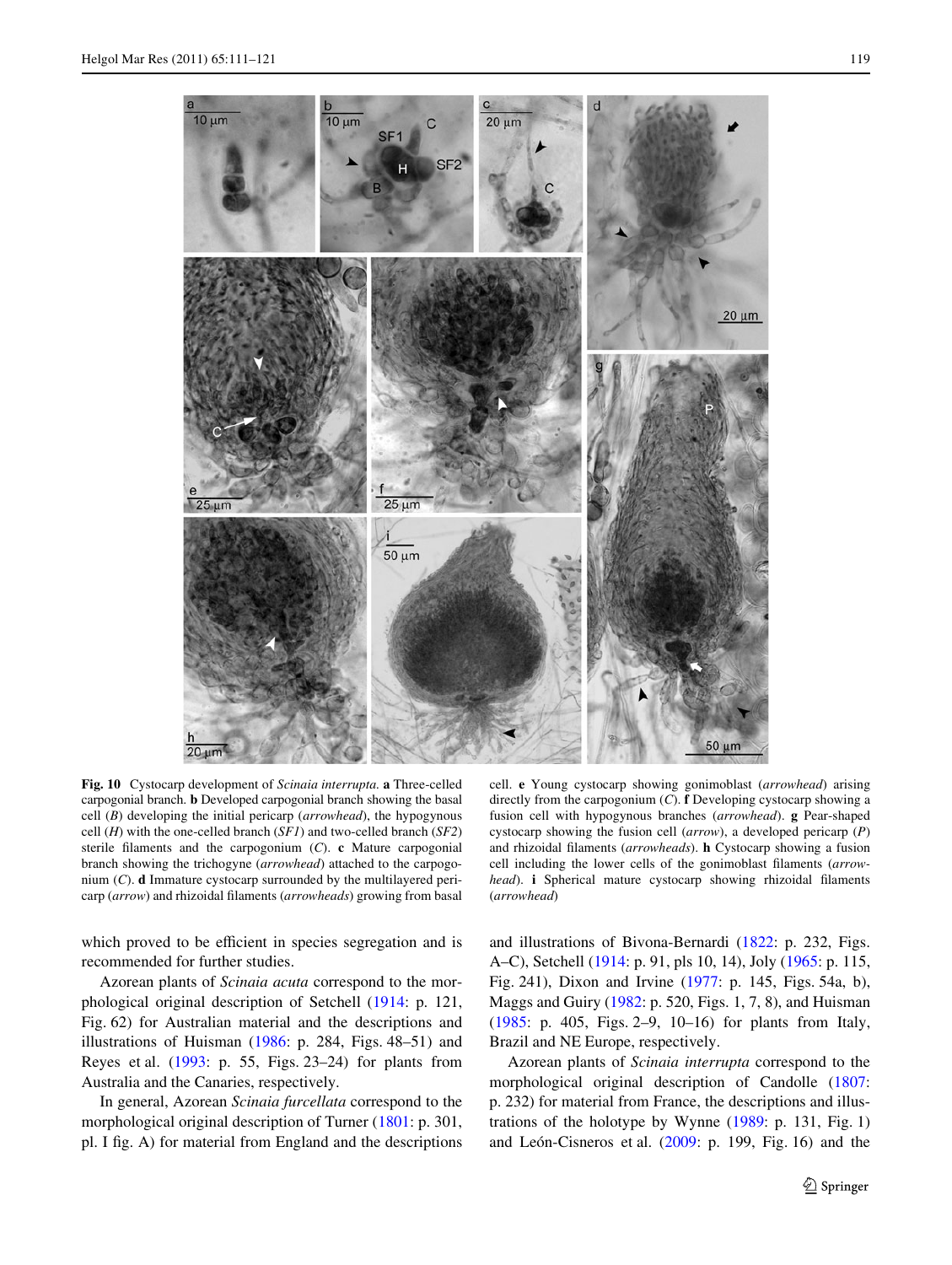descriptions and illustrations of Maggs and Guiry [\(1982](#page-10-14): p. 520, Figs. 2–4, 11) and León-Cisneros et al. [\(2009](#page-10-1): p. 195, Figs. 15–27) for plants from NE Europe and Gulf of California, respectively.

*Scinaia furcellata* and *S. interrupta*, previously recorded for the Azores (Neto [1994](#page-10-9)) fall within their overall distributional range. The former was firstly described for England and later referred to many other locations, being widely distributed around the world (Guiry and Guiry [2009](#page-9-2)). The latter, described for France and for long only known for the Atlantic (Guiry and Guiry [2009](#page-9-2)), was recently reported to occur in the Gulf of California (León-Cisneros et al. [2009\)](#page-10-1) and is likely to have a wider distribution.

*Scinaia acuta* was originally described for Australia (Setchell [1914](#page-10-3)), later for the Canaries (Reyes et al. [1993\)](#page-10-18) and now for the Azores, a distribution pattern that suggests its introduction to these Macaronesian archipelagos. There are twelve species of marine algae classified as non-indigenous species for the Azores (Cardigos et al. [2006](#page-9-20)). Little is known on marine species introductions and invasions to this archipelago, but its high potential for introductions has been widely discussed, considering the increase of the transatlantic leisure boat-traffic stopping at these islands. *S. acuta*, like *Asparagopsis armata* Harvey, a well-known invasive species in the Azores, has its origin in the southern hemisphere. Its presence in the Azores suggests a northward expansion of its distribution area in the Atlantic,

Further research involving long-term studies of the qualitative and quantitative evolution of the littoral algal flora analysed in the light of the biogeographic affinities and ecological requirements (tropical, sub-tropical and warm temperate) would help to evaluate and understand the expansion patterns of these marine macroalgae, preferably complemented with physiological studies on their responses to environmental stresses.

**Acknowledgments** We are grateful to N. Álvaro for providing the study area map, G. Martins and F. Wallenstein for the English revision of the manuscript, I. Bartsch and two anonymous reviewers for their comments and suggestions. This work was partially supported by CIRN (Centro de Investigação de Recursos Naturais, Universidade dos Açores). K. L.-C. acknowledges the scholarship from CONACYT (Consejo Nacional de Ciencia y Tecnología) # 157904 and from the European Union Programmer of High Level Scholarships for Latin America No.E05D060520MX. We thank Jennifer A. Bryant, curator of The Natural History Museum (BM) for loan of specimens. We also thank the Marine Botany Laboratory staff of the University of the Azores for their diving assistance.

## **References**

<span id="page-9-16"></span>Afaq-Husain S, Shameel M (2001) Structure and reproduction of *Scinaia moniliformis pakistanensis* var. nov. (Nemaliales, Rhodophyta). Pak J Bot 33:53–68

- <span id="page-9-3"></span>Agardh JG (1851) Species genera et Ordines algarum, seu descriptiones succinctae specierum, generum et ordinum, quibus algarum regnum constituitur. C.W.K., Gleerups, Lund
- <span id="page-9-9"></span>Athanasiadis A (1996) Taxonomisk litteratur och biogeografi av Skandinaviska rödalger och brunalger. Algologia, Göteborg, Sweden
- <span id="page-9-5"></span>Audiffred PAJ, Prud'homme van Reine WF (1985) Marine algae of Ilha do Porto Santo and Deserta Grande (Madeira Archipelago) (Cancap Project Contributions No. 40). Bol Mus Mun Funchal 37:20–51
- <span id="page-9-4"></span>Audiffred PAJ, Weisscher FLM (1984) Marine algae of Selvagem Grande (Salvage Islands, Macaronesia) (Cancap Project Contribution No. 37). Bol Mus Mun Funchal 36:5–37
- <span id="page-9-17"></span>Bivona-Bernardi A (1822) *Scinaia* algarum marinarum novum genus. L'Iride, Giornale di Scienze, Letteratura ed Arti per la Sicilia 1:232–234
- <span id="page-9-6"></span>Boillot A (1968) Sur l'existence d'un tétrasporophyte dans le cycle de *Scinaia furcellata* (Turner) Bivona, Némalionales. C R Acad Sc Paris Série D 266:1831–1832
- <span id="page-9-7"></span>Boillot A (1969) Sur le développement des tétraspores et l'édification du gamétophyte chez *Scinaia furcellata* (Turner) Bivona, Rhodophycées (Némalionales). C R Acad Sc Paris Série D 268:273–275
- <span id="page-9-12"></span>Boillot A (1971) Sur le cicle de *Scinaia turgida* Chemin. Bull Soc Bot France 16:68–69
- <span id="page-9-8"></span>Candolle AP (1807) Rapport sur un voyage botanique et agronomique dans les Départements de l'Ouest. Mém Agric Soc Agric Dép Seine 10:228–292
- <span id="page-9-20"></span>Cardigos F, Tempera F, Ávila S, Gonçalves J, Colaço A, Santos RS (2006) Non-indigenous marine species of the Azores. Helgoland Mar Res 60:160–169
- <span id="page-9-10"></span>Chemin E (1926) Sur le développment des spores dans le genre *Scinaia* et sur la nécessité d'une espèce nouvelle: *Scinaia turgida*. Bull Soc Bot France 73:92–102
- <span id="page-9-19"></span>Dixon PS, Irvine LM (1977) Seaweeds of the British Isles V. 1 Rhodophyta Part 1. Introduction, Nemaliales, Gigartinales. British Museum (Natural History), London
- <span id="page-9-11"></span>Fredericq S, Serrão E, Norris JN (1992) New records of marine red algae from the Azores. Arquipel Life Mar Sci 10:1–4
- <span id="page-9-2"></span>Guiry MD, Guiry GM (2009). AlgaeBase. World-wide electronic publication. National University of Ireland, Galway. Available from: [http://www.algaebase.org/.](http://www.algaebase.org/) Accessed 26 May 2009
- <span id="page-9-0"></span>Holmgren PK, Holmgren NH (1998) [continuously updated] Index Herbariorum: a global directory of public herbaria and associated staff. New York Botanical Garden's Virtual Herbarium. Available from:<http://www.sweetgum.nybg.org/ih/>
- <span id="page-9-13"></span>Huisman JM (1985) The *Scinaia* assemblage (Galaxauraceae, Rhodophyta): a re-appraisal. Phycologia 24:403–418
- <span id="page-9-14"></span>Huisman JM (1986) The red algal genus *Scinaia* (Galaxauraceae, Nemaliales) from Australia. Phycologia 25:271–296
- <span id="page-9-1"></span>Huisman JM (2006) Algae of Australia. Nemaliales. CSIRO Publishing, Canberra
- Huisman JM, Womersley HBS (1994) In: Womersley HBS (ed) The marine benthic flora of Southern Australia. Part IIIA. Australia, pp 99–118
- Huisman JM, Harper JT, Saunders GW (2004) Phylogenetic study of the Nemaliales (Rhodophyta) based on large-subunit ribosomal DNA sequences supports segregation of the Scinaiaceae fam. nov. and resurrection of *Dichotomaria* Lamarck. Phycol Res 52:224–234
- <span id="page-9-18"></span>Joly AB (1965) Flora Marinha do litoral norte do estado de São Paulo e Regiões circunvizinhas. Bol Fac Filos Cienc Let Univ São Paulo Ser Bot 21:1–393
- <span id="page-9-15"></span>Kajimura M (1988) Three new deep-water species of *Scinaia* (Galaxauraceae, Rhodophyta) from the Sea of Japan. Bot Mar 31:175– 185